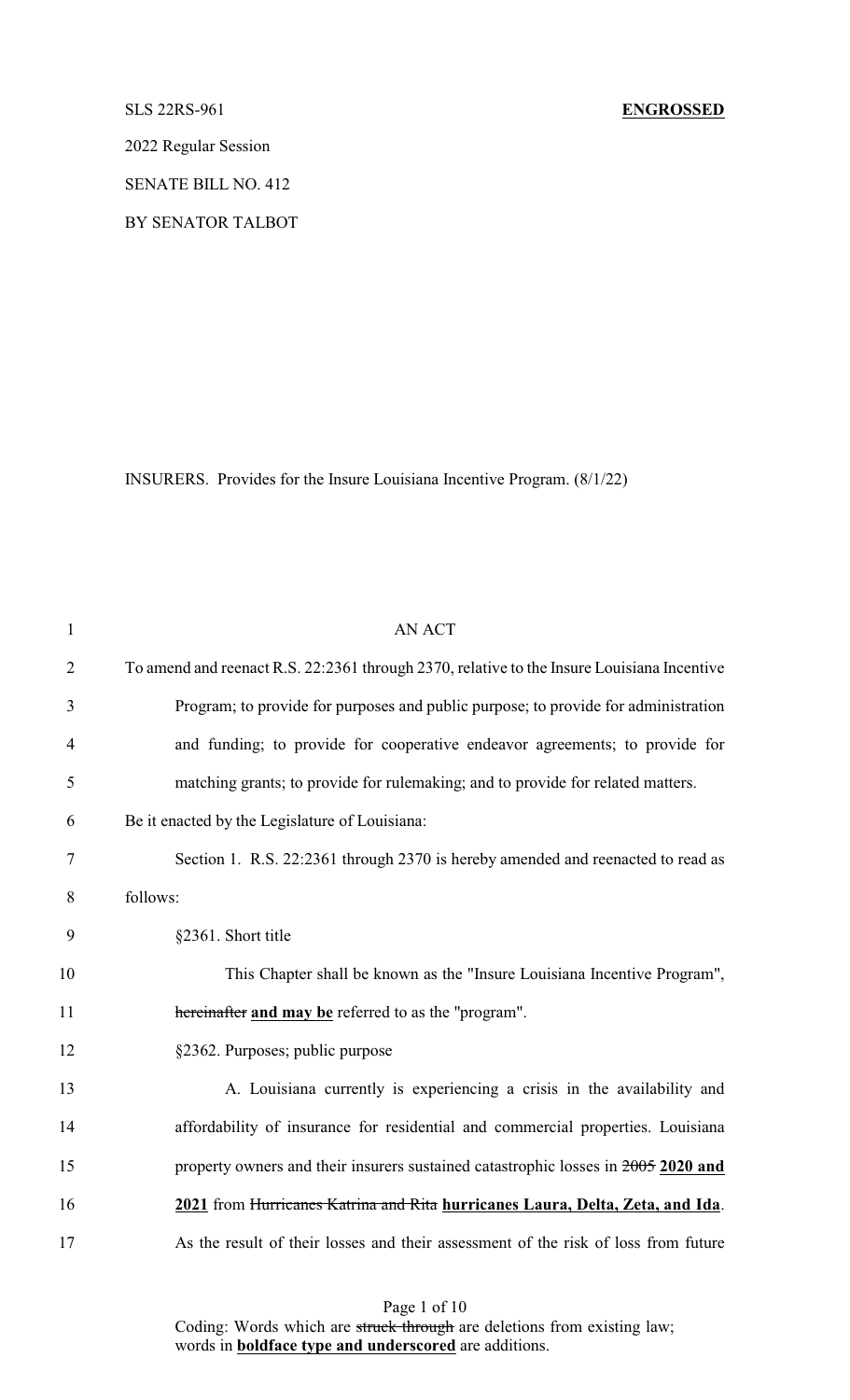storms, many insurers have substantially reduced their participation in the voluntary market for residential and commercial property insurance. With fewer insurers in the voluntary market, competitive pressure on premium rates is reduced. Current underwriting practices have resulted in a substantial increase in the number of Louisiana propertyowners forced to obtain their propertyinsurance coverage or their coverage for the wind peril from Louisiana Citizens Property Insurance Corporation (Citizens), the state insurer of last resort. As a result of the 2005 storms, Citizens has a substantial deficit that currently is and must be funded by assessments against insurers and policyholders. The decline in the voluntary insurance market substantially increases Citizens' exposure, therebythreatening to worsen its financial 11 condition. Increased premiums and assessments make property insurance coverage unaffordable for some property owners, forcing them to sell or abandon their residential or commercial properties or preventing them from restoring storm- damaged properties, causing some residents to leave or fail to return to the state. The availability of property insurance at reasonable cost is essential to the economy of the state. Owners cannot invest in and lenders will not finance the construction and ownership of residential and commercial buildings without adequate property insurance protection. The state has a vital interest in fostering the availability of property insurance at reasonable cost.

 B. The Insure Louisiana Incentive Program is adopted for the purpose of cooperative economic development and stability in Louisiana by encouraging 22 additional insurers to participate in the voluntary property insurance market in order 23 to substantially increase the availability of property insurance, to substantially increase competitive pressure on insurance rates, and to substantially reduce the volume of business written by the Louisiana Citizens Property Insurance Corporation, thereby offering a less expensive alternative to its policyholders and reducing Citizens' exposure to an increased deficit and future assessments.

 C. It is hereby declared by the **The** legislature **hereby declares** that assuring an adequate and affordable market for insurance for both residential and commercial

> Page 2 of 10 Coding: Words which are struck through are deletions from existing law; words in **boldface type and underscored** are additions.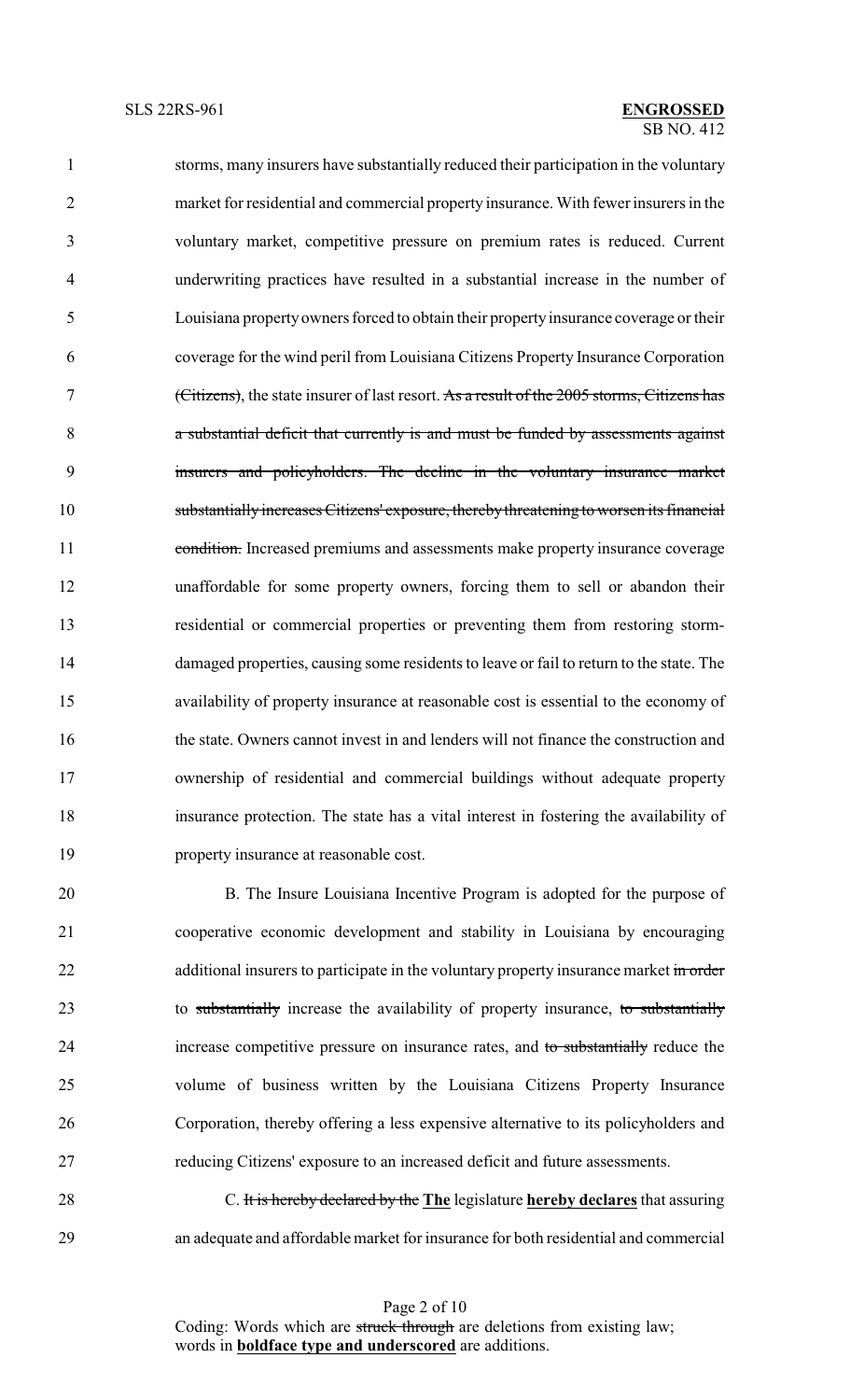| $\mathbf{1}$   | properties in this state is essential to the economic viability of the state and its       |
|----------------|--------------------------------------------------------------------------------------------|
| $\overline{2}$ | citizens, the assurance of an adequate and stable tax base for the state and its political |
| 3              | subdivisions, and the health, welfare, and safety of its citizens. Accordingly, the        |
| $\overline{4}$ | establishment of the Insure Louisiana Incentive Program implemented through                |
| 5              | public-private partnerships is declared and demonstrated to be an essential public         |
| 6              | function and public purpose.                                                               |
| 7              | §2363. Cooperative endeavors; grants; regulations                                          |
| 8              | A. The commissioner of insurance is authorized to implement the essential                  |
| 9              | public purpose of this Chapter through public-private partnerships executed through        |
| 10             | cooperative endeavors with authorized insurers. Such endeavors may include                 |
| 11             | matching capital fund grants under the provisions of this Chapter.                         |
| 12             | B. The commissioner of insurance may grant matching capital funds to                       |
| 13             | qualified property insurers in accordance with the requirements of this Chapter from       |
| 14             | the fund. The commissioner shall adopt and promulgate rules and regulations in             |
| 15             | accordance with the Administrative Procedure Act, R.S. 49:950 et seq., governing           |
| 16             | the application process and award of grants, use of grant funds, reporting                 |
| 17             | requirements and other regulations to assure compliance with and to carry out the          |
| 18             | purposes of the program.                                                                   |
| 19             | §2364. Implementation; grant limitations                                                   |
| 20             | A. The commissioner of insurance shall adopt and promulgate rules and                      |
| 21             | regulations to implement this program as soon as possible and in accordance with the       |
| 22             | Administrative Procedure Act, R.S. 49:950 et seq.                                          |
| 23             | B. When the program is ready for implementation, the commissioner shall                    |
| 24             | issue a public invitation to insurers to submit grant applications. In the initial         |
| 25             | applications, the commissioner shall not allocate individual grants of less than two       |
| 26             | million dollars nor in excess of ten million dollars. In the initial allocation of grants  |
| 27             | only, the commissioner shall allocate twenty percent of the total amount of funds          |
| 28             | available for grants to domestic insurers.                                                 |
| 29             | C. In the event that If all monies in the fund are not allocated in response to            |

Page 3 of 10 Coding: Words which are struck through are deletions from existing law; words in **boldface type and underscored** are additions.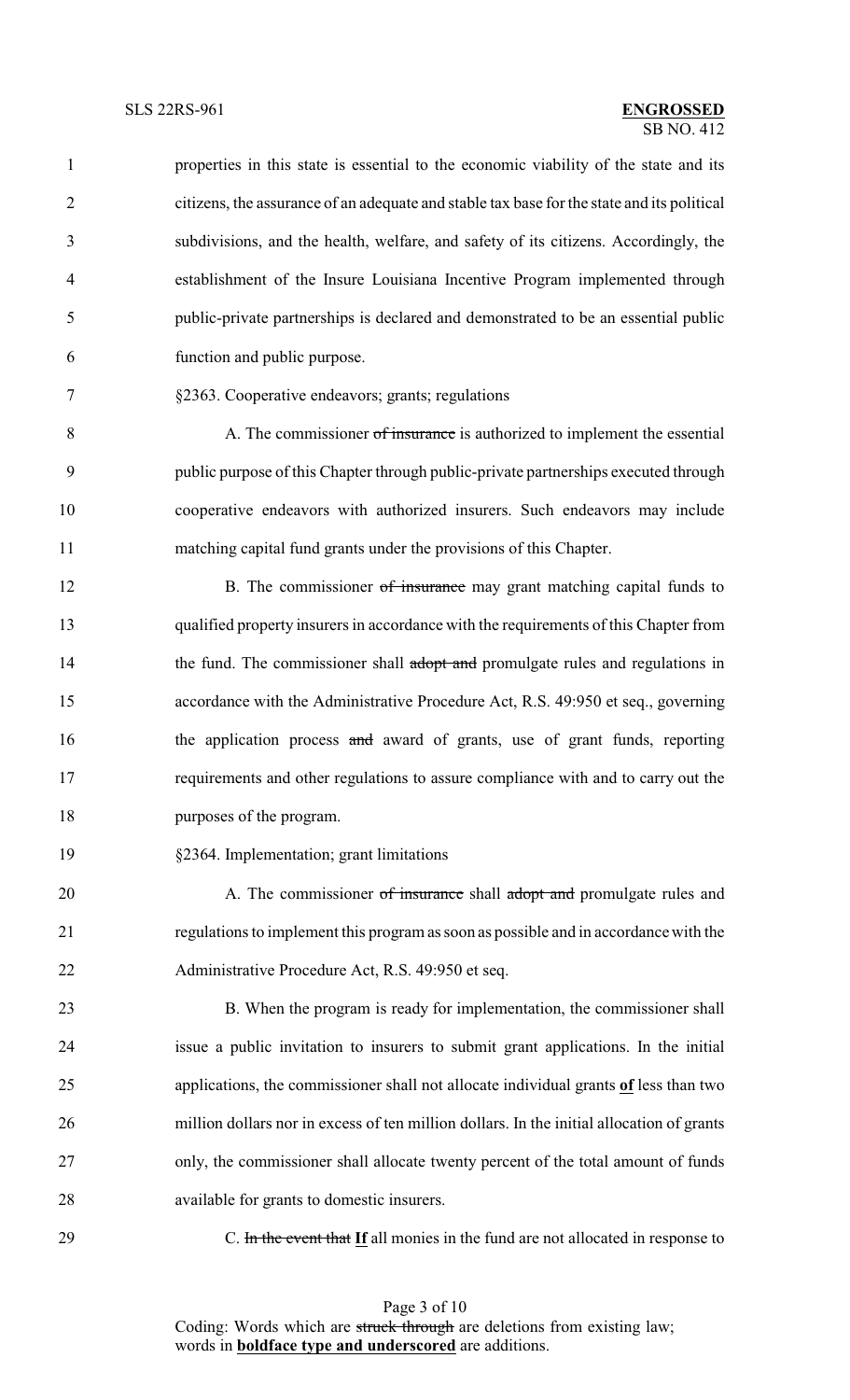the first invitation for grant applications, then the commissioner shall **may** issue a second invitation for grant applications. In the second invitation, the commissioner shall not allocate individual grants **of** less than two million dollars nor in excess of ten million dollars, but insurers who have been allocated a grant in response to the 5 first invitation may apply for an additional grant up to the ten million dollar limit.  $\text{Im}$  the event that **If** all monies in the fund are not allocated in response to the second invitation for grant applications, then the commissioner shall **may** issue a third invitation for grant applications. In the third invitation, the commissioner shall not allocate individual grants **of** less than two million dollars nor in excess of ten million dollars, but insurers who have been allocated a grant in response to the first or second invitation may apply for an additional grant up to the ten million dollar limit.

12 D. Once the commissioner has finalized all responses from three separate 13 invitations for grant applications authorized under this Chapter, any unexpended and unencumbered monies in the fund and anymatching capital fund grant funds that are 15 not earned pursuant to R.S. 22:2370(A) shall be used pursuant to the provisions of R.S. 22:2372 **revert to the state general fund**. However, if less than thirty-five 17 million dollars remains in the Insure Louisiana Incentive Fund after responses have been finalized to the three separate invitations for grant applications, then the remaining monies in the fund shall instead be used to accelerate payoff of the Unfunded Accrued Liability of the state retirement systems.

 E. The total amount of funds available for this program is the amount appropriated or otherwise made available to the fund by the legislature. If the amount requested in grant applications exceeds the amount of funds available, the 24 commissioner of insurance shall have the discretion to prioritize and allocate funds among insurers deemed **considered** eligible to participate in the program, considering the financial strength of each insurer and the potential for its business 27 plan to improve the availability and affordability of property insurance in Louisiana **this state**.

F. Prior to the award of any grant pursuant to the provisions of this Chapter,

Page 4 of 10 Coding: Words which are struck through are deletions from existing law; words in **boldface type and underscored** are additions.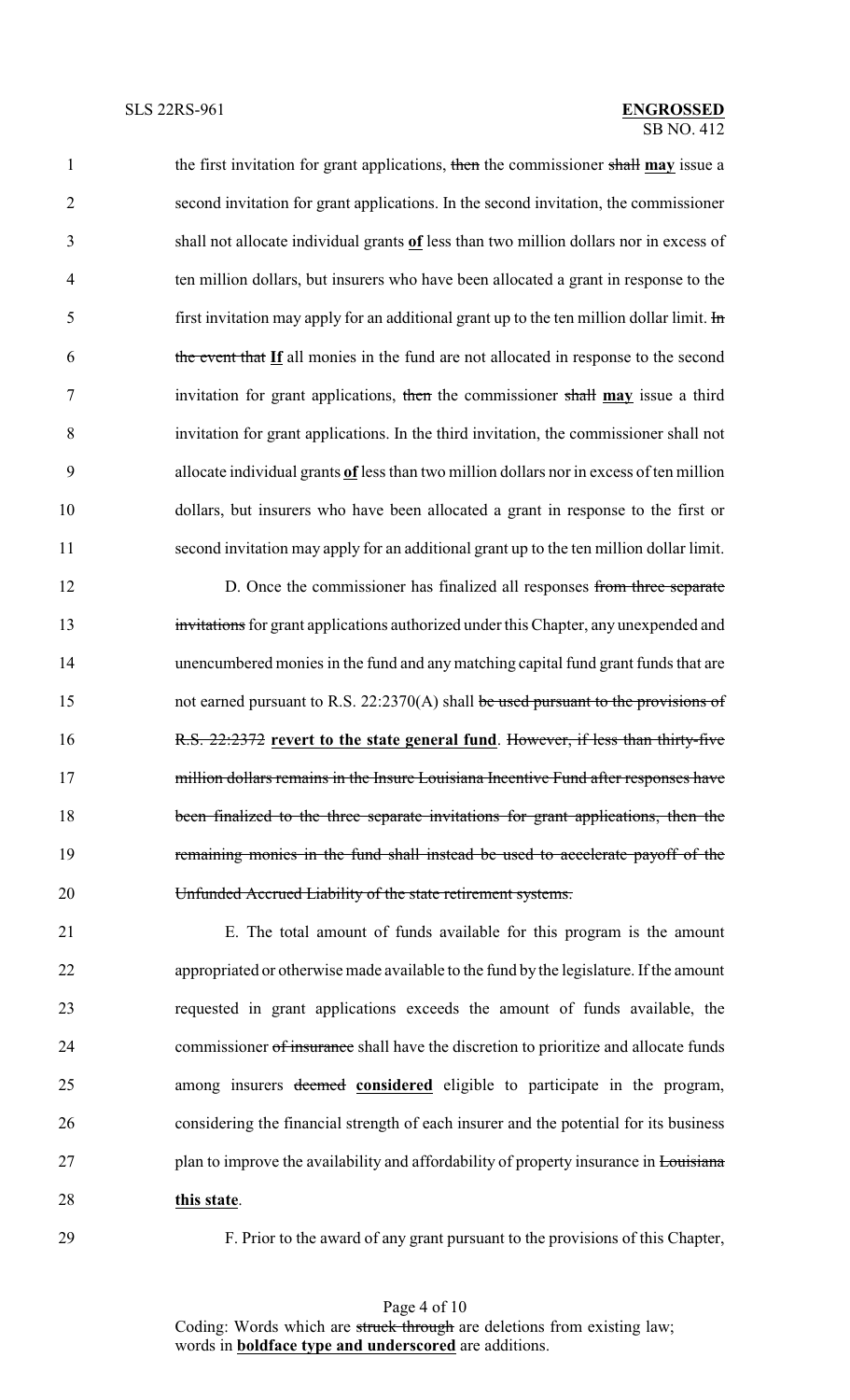| $\mathbf{1}$   | such the grant shall be subject to the review and approval of the Joint Legislative           |
|----------------|-----------------------------------------------------------------------------------------------|
| $\overline{2}$ | Committee on the Budget. The use of grant funds and unexpended and                            |
| 3              | unencumbered monies pursuant to the provisions of Subsection D of this Section                |
| 4              | shall not be subject to review and approval of the Joint Legislative Committee on the         |
| 5              | Budget.                                                                                       |
| 6              | §2365. Minimum capital requirements                                                           |
| 7              | A. Grants shall be made only to insurers who satisfy minimum capital                          |
| 8              | requirements as specified in the rules and regulations adopted and promulgated by             |
| 9              | the commissioner of insurance, which shall include capital and surplus exceeding              |
| 10             | twenty-five million dollars, stable financial condition as shown by a satisfactory            |
| 11             | risk-based capital level, and an adequate risk-based reinsurance program.                     |
| 12             | B. In no event shall matching fund grants exceed twenty percent of an                         |
| 13             | insurer's capital and surplus.                                                                |
| 14             | §2366. Satisfactory prior experience                                                          |
| 15             | As determined by the commissioner of insurance, grants shall be made only                     |
| 16             | to insurers with satisfactory prior experience in writing property insurance or to new        |
| 17             | insurers whose management has satisfactory prior experience in property insurance.            |
| 18             | §2367. Authorized insurers                                                                    |
| 19             | Although a non-admitted insurer, including an approved unauthorized                           |
| 20             | surplus lines insurer, may apply for a grant, the insurer must become admitted and            |
| 21             | Hicensed shall obtain a certificate of authority to do business in Louisiana before           |
| 22             | it may actually receive the grant funding. The commissioner of insurance may                  |
| 23             | reallocate funds allocated to such non-admitted surplus lines insurer if that insurer         |
| 24             | it does not apply on a timely basis, as specified in the regulations, or is not approved      |
| 25             | as an admitted and licensed insurer for a certificate of authority.                           |
| 26             | §2368. Matching capital fund grants                                                           |
| 27             | A. The insurer shall make a commitment of capital of not less than two                        |
| 28             | million dollars to write property insurance in <b>Louisiana this state</b> that complies with |

29 the requirements of R.S. 22:2369.

Page 5 of 10 Coding: Words which are struck through are deletions from existing law; words in **boldface type and underscored** are additions.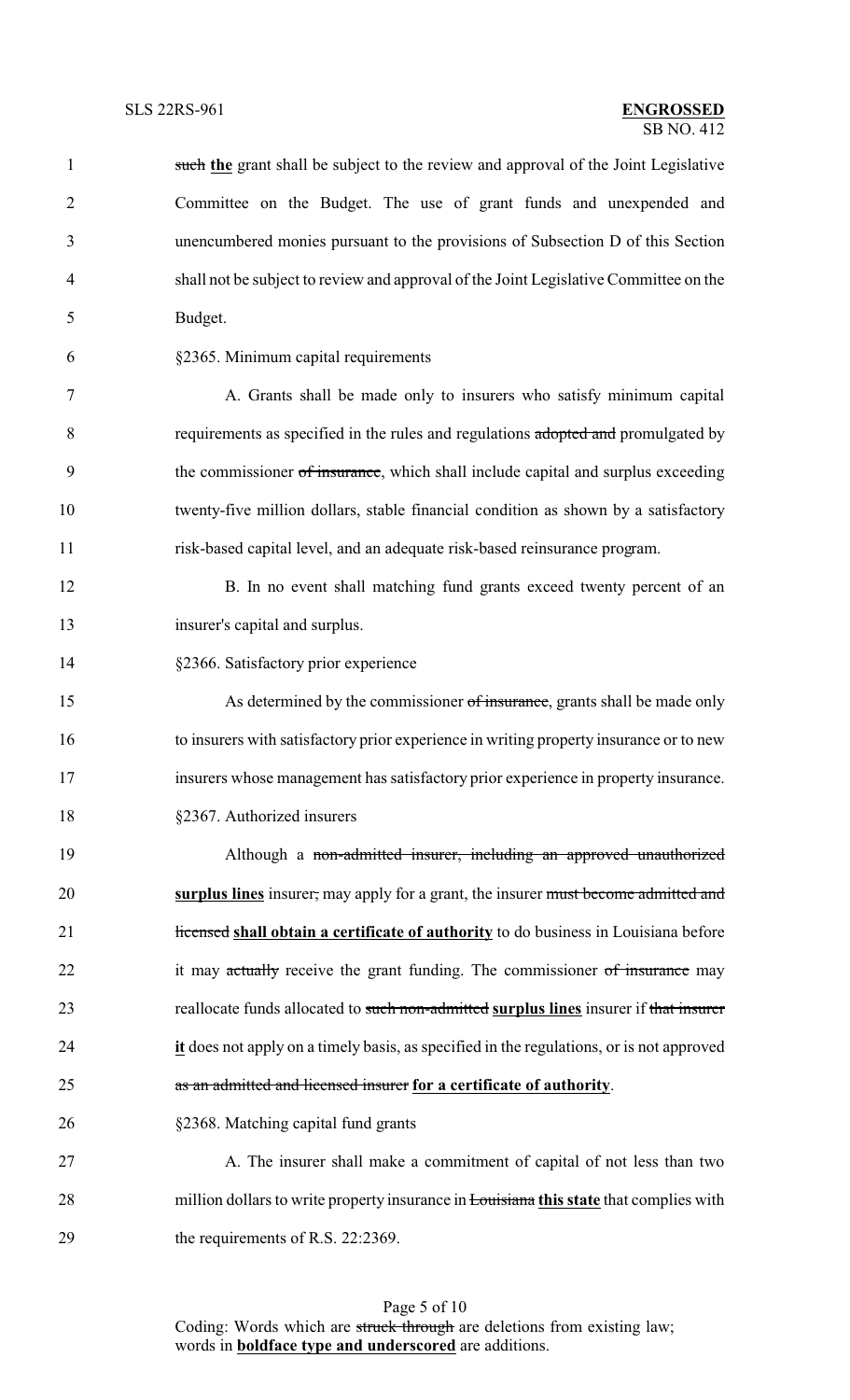### $\overline{SB}$  NO. 412 SLS 22RS-961 **ENGROSSED**

- B. Matching capital fund grants authorized under this Chapter shall match such **the** newly allocated insurer capital funds at a ratio of one dollar of state capital grant funds to one dollar of allocated insurer capital funds.
- §2369. Net written premium requirements

 A. "Net written premiums" means the total premiums, exclusive of assessments and other charges, paid by policyholders to insurers for policies that comply with **the provisions of** this Section, minus any return premiums or other premium credits due policyholders.

 B. To comply with the requirements of this Chapter, the new property insurance written by the insurer who received a matching capital fund grant shall be residential, commercial, mono-line, or package property insurance policies in **Louisiana this state**, and must shall include coverage for wind and hail with limits equal to the limits provided for other perils insured under such policies. The net written premium requirements of this Section will **shall** be satisfied only by property insurance coverages reported on the Annual Statement State Page filed with the Department of Insurance under lines 1 (Fire), 2.1 (Allied Lines), 3 (Farmowners), 4 (Homeowners), or 5.1 (Commercial Multi-peril Non-liability).

 C. Insurers who receive the matching capital fund grants must **shall** write 19 property insurance in Louisiana this state that complies with the requirements of this Section with net written premiums of at least a ratio of two dollars of premium for each dollar of the total of newly allocated insurer capital and the matching capital fund grant. Thus, if the insurer allocates two million dollars in capital and receives a matching capital fund grant of two million dollars, the insurer must **shall** write property insurance in Louisiana **this state** with net written premiums of at least eight million dollars.

 D. In the first twenty-four months after receipt of matching capital fund grants insurers shall write at least fifty percent of the net written premium for policyholders whose property is located in the parishes included in the federal Gulf Opportunity Zone Act of 2005 in Louisiana. Twenty-five percent of the net written

> Page 6 of 10 Coding: Words which are struck through are deletions from existing law; words in **boldface type and underscored** are additions.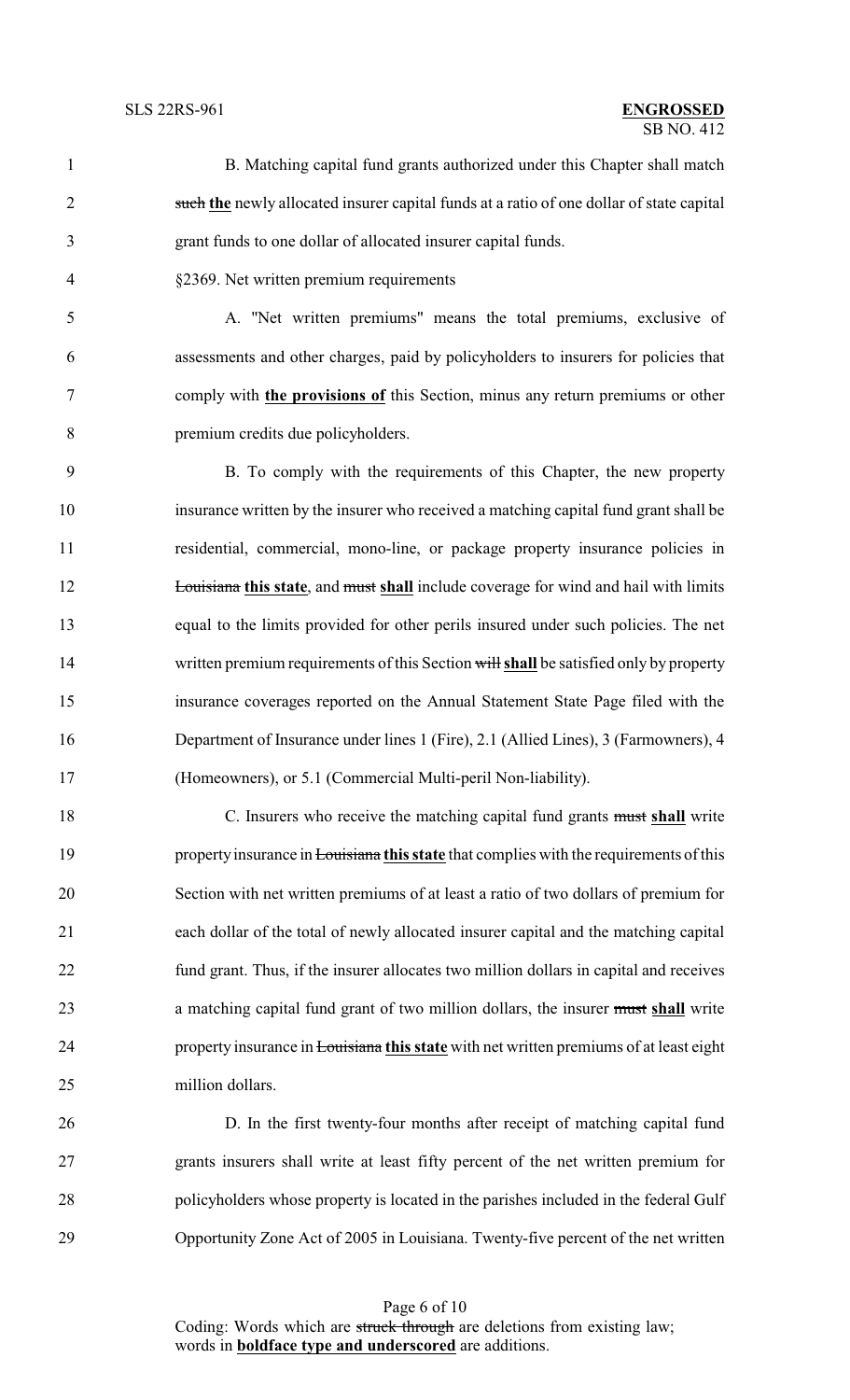premium for policyholders whose property was formerly insured by the Louisiana Citizens Property Insurance Corporation, and at least fifty percent of such **the** policyholders shall have property located in the parishes included in the federal Gulf Opportunity Zone Act of 2005 in Louisiana. Insurers must **shall** maintain this net written premium ratio over five years to fully earn the matching capital fund grant as outlined in R.S. 22:3310 **in accordance with R.S. 22:2370**.

 E.(1) The commissioner shall promulgate rules pursuant to the Administrative Procedure Act,R.S. 49:950 et seq., to establish procedures to monitor the net written premium of insurers receiving any grant under this Chapter **and** to 10 ensure that the insurer is in compliance with the provisions of this Section. These rules shall include provisions for the return of grant money to the state, on a pro rata basis, for failure to meet the requirements of this Section. Notwithstanding the provisions of R.S. 22:2370 to the contrary, the commissioner shall seek the return of unearned grant money from any insurer who has not been in compliance **complied** with **the provisions of** this Section for five consecutive years commencing on January 1, 2009 **January 1, 2024**, and ending on December 31, 2013 **December 31, 2028**.

 (2)(a) Notwithstanding the provisions of this Chapter to the contrary, rules and regulations promulgated by the commissioner pursuant to this Chapter shall provide that grants, made pursuant to a third invitation for grant applications, may 21 be made to insurers providing coverage against damage to an existing dwelling. The **A** grant shall be made only as to those policies transferred from an existing dwelling to a new dwelling provided the risk of catastrophe associated with the new dwelling is the same as or no greater than the level of risk of catastrophe associated with the existing dwelling.

 (b) Grants shall also be made under **the provisions of** this Paragraph to any insurer that was forced to reduce coverage, or drop coverage entirely, on existing 28 dwellings in order that the insurer maintain its financial stability or solvency. Such **A** grant **made under this Subparagraph** shall be contingent on the insurer

> Page 7 of 10 Coding: Words which are struck through are deletions from existing law; words in **boldface type and underscored** are additions.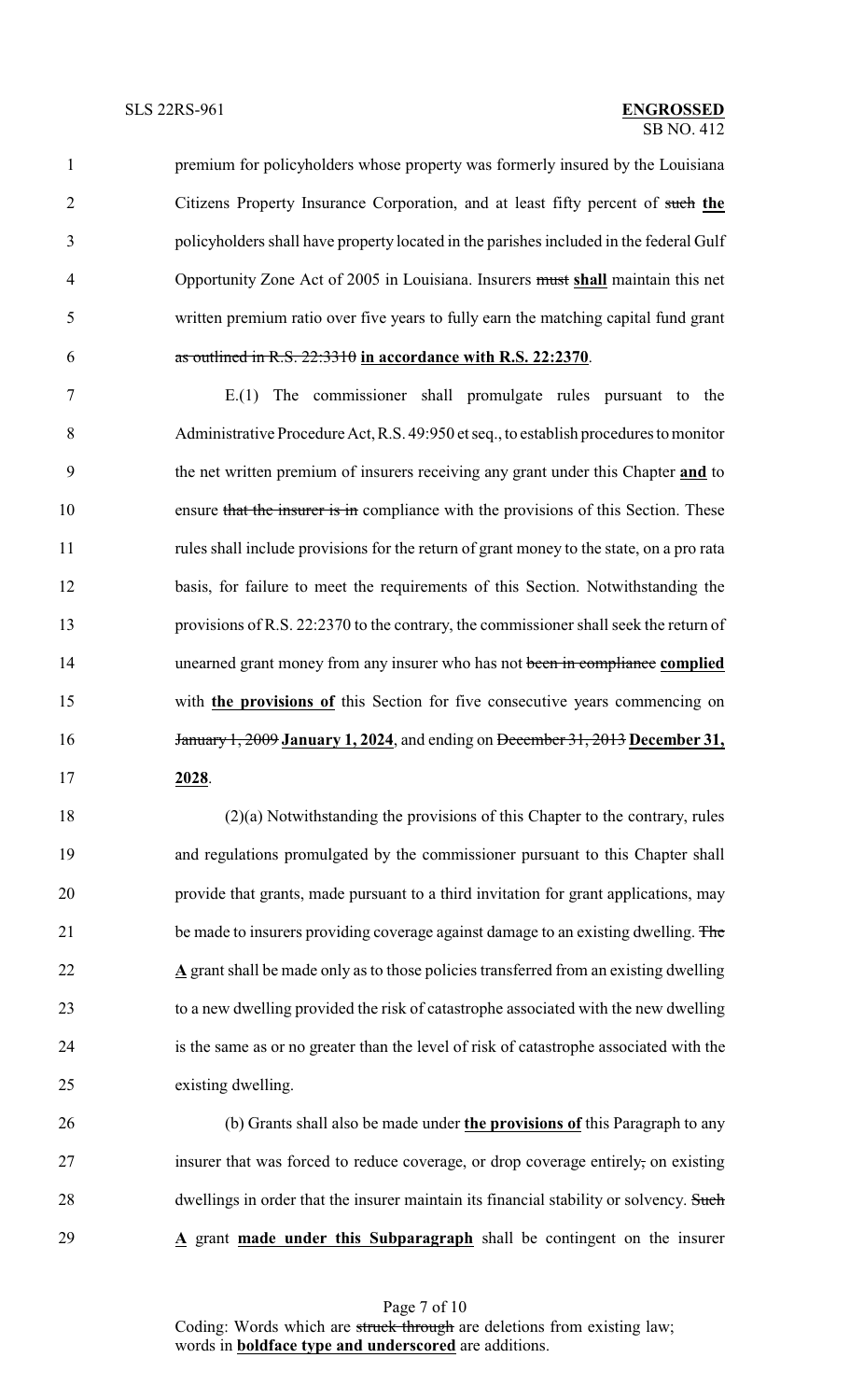| $\mathbf{1}$   | reinstating such former coverage or better coverage on the existing dwellings.          |
|----------------|-----------------------------------------------------------------------------------------|
| $\overline{2}$ | §2370. Earned capital                                                                   |
| 3              | A. An insurer who has received a matching capital fund grant under the                  |
| 4              | provisions of this Chapter is entitled to shall earn the grant at the rate of twenty    |
| 5              | percent per year for each year in which the insurer maintains the net written           |
| 6              | premiums in compliance with the requirements of this Chapter, so that the insurer       |
| 7              | can may earn the entire grant in five years.                                            |
| 8              | B. If any insurer fails to comply with the requirements of this Chapter at the          |
| 9              | end of any year of the grant, the commissioner of insurance shall have the option of    |
| 10             | granting an extension if the insurer shows promise of future compliance.                |
| 11             | C. If the commissioner of insurance finds that an insurer has failed to comply          |
| 12             | with the statutory or regulatory requirements for the grant, the commissioner may       |
| 13             | declare the insurer in default. The insurer in default shall repay any matching capital |
| 14             | fund grant funds that have not been earned under Subsection A of this Section, plus     |
| 15             | legal interest from the date of the commissioner's default declaration.                 |
| 16             | D. In the event of insolvency of an insurer, the Louisiana Insurance                    |
| 17             | Guaranty Association shall have no obligation to repay matching capital fund            |
| 18             | grants shall not be a liability of the Louisiana Insurance Guaranty Association.        |
|                | $\frac{1}{2}$ . The contract of $\frac{1}{2}$                                           |

The original instrument and the following digest, which constitutes no part of the legislative instrument, were prepared by Beth O'Quin.

# DIGEST

SB 412 Engrossed 2022 Regular Session Talbot

Present law creates the Insure Louisiana Incentive Program (program).

Present law provides Louisiana is experiencing a crisis regarding the availability and affordability of insurance for residential and commercial properties from the catastrophic losses in 2005 from hurricanes Katrina and Rita. Provides underwriting practices have resulted in property owners having to obtain property insurance or coverage for wind peril from Louisiana Citizens Property Insurance Corporation (Citizens). Provides Citizens has a substantial deficit as a result of those storms and requires both insurers and policyholders to be charged assessments to fund Citizens deficit. Present law provides some property owners were forced to sell or abandon their properties or they have been prevented from repairing their storm-damaged properties, and some residents have left the state and have failed to return. Provides Louisiana has a vital interest in fostering the availability of property insurance at a reasonable cost.

Proposed law retains present law but changes the year from "2005" to "2020 and 2021" and

Page 8 of 10 Coding: Words which are struck through are deletions from existing law; words in **boldface type and underscored** are additions.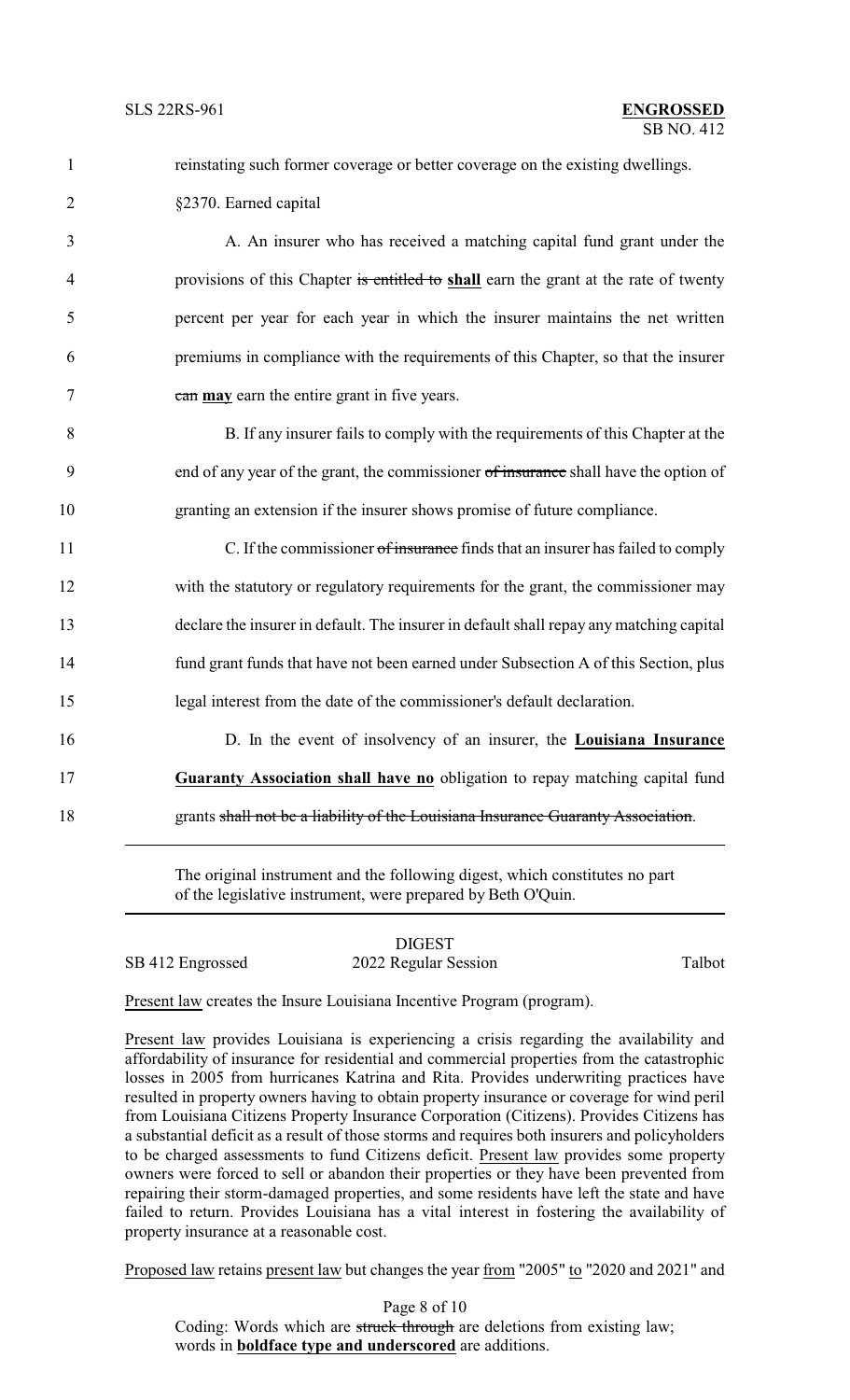changes the names of the hurricanes from "Katrina and Rita" to "Laura, Delta, Zeta, and Ida", and deletes that insurers and policyholders are required to be assessed to fund the deficit of Citizens.

Present law requires the commissioner of insurance (commissioner) issue a public invitation to insurers to submit grant applications upon the implementation of the program and prohibits the commissioner from allocating individual grants less than \$2 million nor in excess of \$10 million in the initial applications, and requires the commissioner to initially allocate 20% of the total funds to domestic insurers. Present law requires the commissioner to offer a second invitation if all monies from the first invitation are not allocated and requires the commissioner to offer a second invitation and prohibits the commissioner from allocating individual grants less that \$2 million nor in excess or \$10 million, but authorizes insurers who received a grant in response to the first invitation to apply for an additional grant up to a \$10 million limit. Requires the commissioner to offer a third invitation if all monies from the second and third invitation are not allocated and prohibits the commissioner from allocating individual grants less than \$2 million nor in excess of \$10 million, but authorizes insurers who received a grant in response to the first and second invitation to apply for an additional grant up to a \$10 million limit.

Proposed law retains present law but changes the commissioner is required to issue a second and third invitation to the commissioner is authorized to issue a second and third invitation.

Present law requires that once the three separate invitations and responses have been finalized, the commissioner is to direct any unexpended or unencumbered funds and any matching capital grant funds not earned to be used for the property insurance tax credit, but requires that if the amount of funds in the program is less than \$35 million after the three separate invitations have been finalized, the funds are to be used to accelerate payoff of the Unfunded Accrued Liability of the state retirement systems.

Proposed law retains present law but deletes three separate invitations and requires the unallocated money reverts back to the state general fund and deletes funds less than \$35 million be allocated to the Unfunded Accrued Liability of the state retirement systems.

Present law authorizes a non-admitted insurer and an approved unauthorized insurer to apply for a grant if the insurer becomes admitted and licensed to do business in this state, and requires the commissioner to reallocate funds the insurer was to receive if the insurer does not apply timely or is not admitted and licensed in this state.

Proposed law retains present law but removes a non-admitted insurer and an approved unauthorized insurer, but includes a surplus lines insurer, and changes from failing to become admitted and licensed in this state to failing to obtain a certificate of authority.

Present law requires the commissioner to promulgate rules to establish procedures to monitor the net written premium of insurers receiving a grant and to ensure an insurer complies with the provisions of present law and requires the commissioner to provide rules for returning grant money to the state on a pro rata basis if the insurer fails to comply with present law and requires the commissioner to seek the return of unearned grant money from an insurer if the insurer has not complied with the rules for five consecutive years commencing on January 1, 2009 and ending December 31, 2013.

Proposed law retains present law but changes the dates from "January 1, 2009" and "December 31, 2013" to "January 1, 2024" and "December 31, 2028".

Effective August 1, 2022.

(Amends R.S. 22:2361 - 2370)